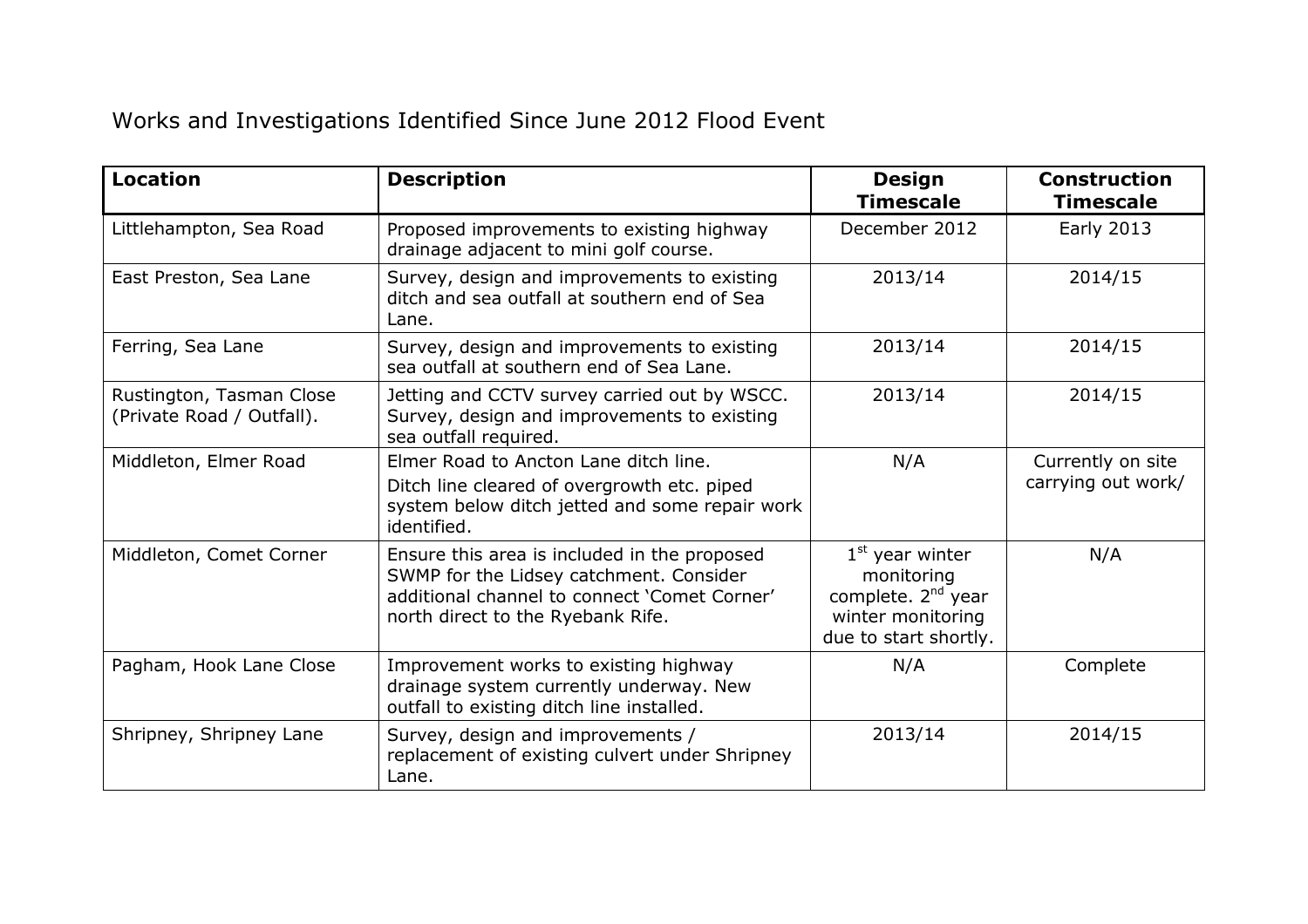| <b>Location</b>                           | <b>Description</b>                                                                                                                                                                                                                                                                                                                                 | <b>Design</b><br><b>Timescale</b> | <b>Construction</b><br><b>Timescale</b> |
|-------------------------------------------|----------------------------------------------------------------------------------------------------------------------------------------------------------------------------------------------------------------------------------------------------------------------------------------------------------------------------------------------------|-----------------------------------|-----------------------------------------|
| Earnley, Bookers Lane                     | WSCC Contribution toward additional flood<br>relief channel to be constructed as part of the<br>Medmerry works.                                                                                                                                                                                                                                    | Currently underway.               | Early to mid 2013.                      |
| Chichester, College Lane                  | Area is currently drained to soakaways, hence<br>high ground water levels also result in flooding<br>at this location. Survey, design and<br>improvements to existing highway drainage<br>system at the southern end of College Lane.<br>Consider possible connection to existing surface<br>water systems in Litten Terrace or Franklin<br>Place. | 2012/13                           | 2013/14                                 |
| Chichester, Fishbourne Road<br>East       | Minor improvements to be made to existing<br>highway drainage in the area plus construction<br>of a road hump and raised kerbing at junction<br>of Apuldrum Lane North.<br>Consider improvements to existing culvert<br>along Fishbourne Road East and / or upstream<br>attenuation to reduce flood risk.                                          | 2012/13<br>2013/14                | 2012/13<br>2014/15                      |
| Chichester, A27 / Bognor<br>Road junction | Area is currently drained to soakaways, hence<br>high ground water levels also result in flooding<br>at this location. Consider improvements to<br>existing drainage system. Can a positive outfall<br>be constructed?                                                                                                                             | Investigation<br>2013             |                                         |
| Chichester, Parklands                     | Much of the area appears to drain to soakaways<br>or the SWS surface water network. Carry out a<br>survey of the area to gain a better<br>understanding of the existing drainage network.                                                                                                                                                          | Investigation<br>2013             |                                         |
| Fishbourne, Main Road                     | Carry out CCTV inspection of existing culverts<br>(3 in total) under A259.                                                                                                                                                                                                                                                                         | Dec 2012                          |                                         |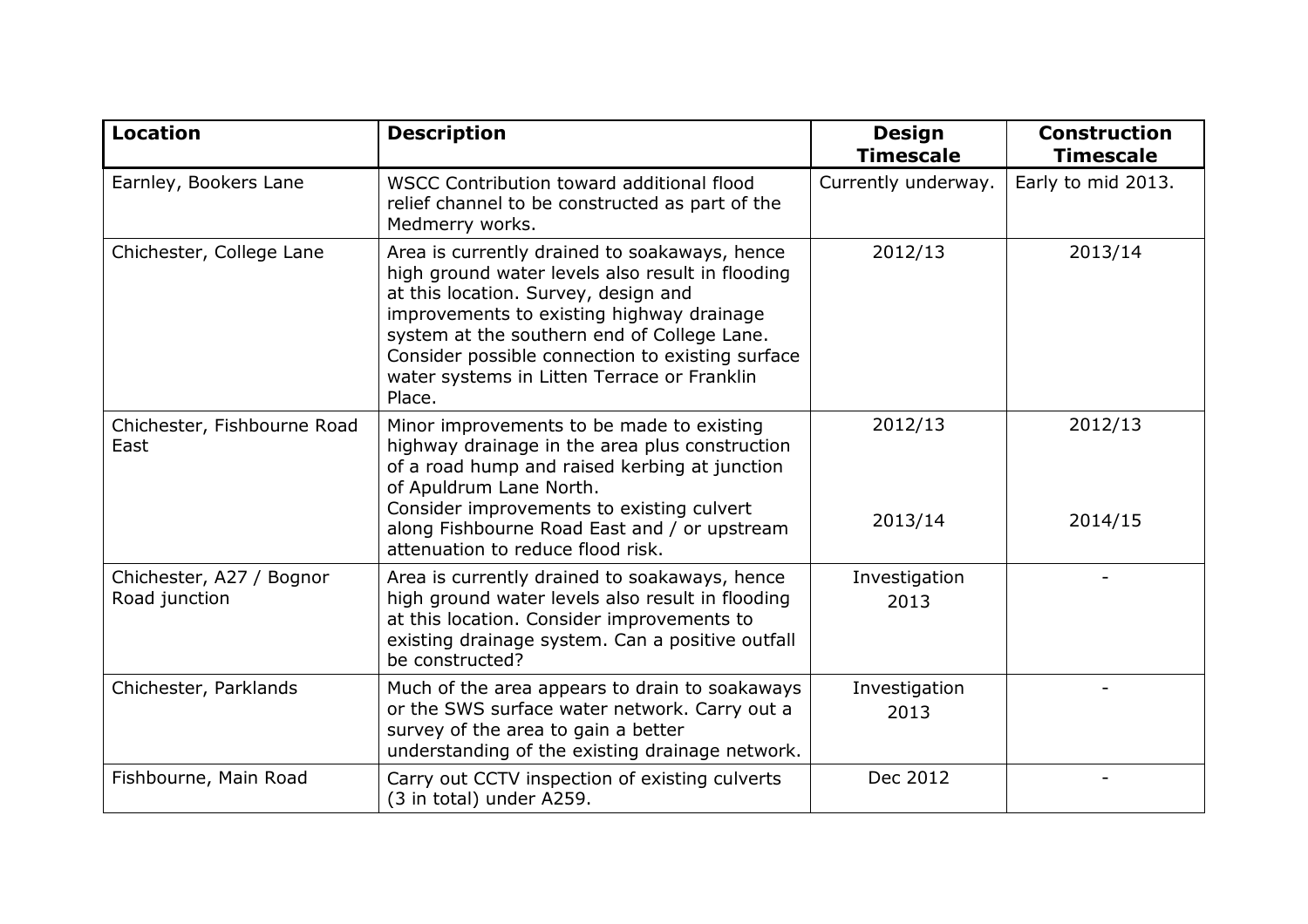| <b>Location</b>                       | <b>Description</b>                                                                                                                                                                                                                                                                                                                                                   | <b>Design</b><br><b>Timescale</b>                          | <b>Construction</b><br><b>Timescale</b>  |
|---------------------------------------|----------------------------------------------------------------------------------------------------------------------------------------------------------------------------------------------------------------------------------------------------------------------------------------------------------------------------------------------------------------------|------------------------------------------------------------|------------------------------------------|
| Birdham, Church Lane                  | Continue work currently underway to prove<br>ditch outfall from Church Lane to Crooked Lane<br>via Birdham School playing field.                                                                                                                                                                                                                                     | Currently underway.                                        |                                          |
| East Grinstead, Beeching<br>Way       | Carry out improvement works to existing road<br>gullies.                                                                                                                                                                                                                                                                                                             | 2012/13                                                    | 2013/14                                  |
| Midhurst, Holmbush Culvert            | Ensure a suitable maintenance regime is in<br>place.                                                                                                                                                                                                                                                                                                                 | Complete                                                   |                                          |
| Ashington, Mill Lane / The<br>Hollow. | Survey, design and propose improvements for<br>area. Consider upstream attenuation to reduce<br>flood risk and culvert improvements at 'The<br>Hollow'.                                                                                                                                                                                                              | 2013/14                                                    | Extent of works yet<br>to be identified. |
| Bersted, A259 Bognor Road             | From the petrol station to The Royal Oak Pub.<br>The existing highway drainage in this area is<br>split between a WSCC highway system and the<br>existing SWS surface water network. A better<br>understanding is required of the network at this<br>location. Carry out a survey of the area to gain<br>a better understanding of the existing drainage<br>network. | 2013                                                       |                                          |
| Littleworth, Littleworth Lane         | Continue work with local residents to improve<br>existing drainage in the area. Main problem is<br>surface water run off from adjacent farm land.<br>Carry out CCTV survey of existing highway<br>drainage network.                                                                                                                                                  | Currently underway.                                        | 2013                                     |
| Bosham, Delling Lane                  | Jetting and CCTV survey complete.<br>Repairs to problems identified during survey to<br>be carried out shortly.                                                                                                                                                                                                                                                      | Survey work<br>complete. Minor<br>repair work<br>underway. | New road crossing<br>2013/14.            |